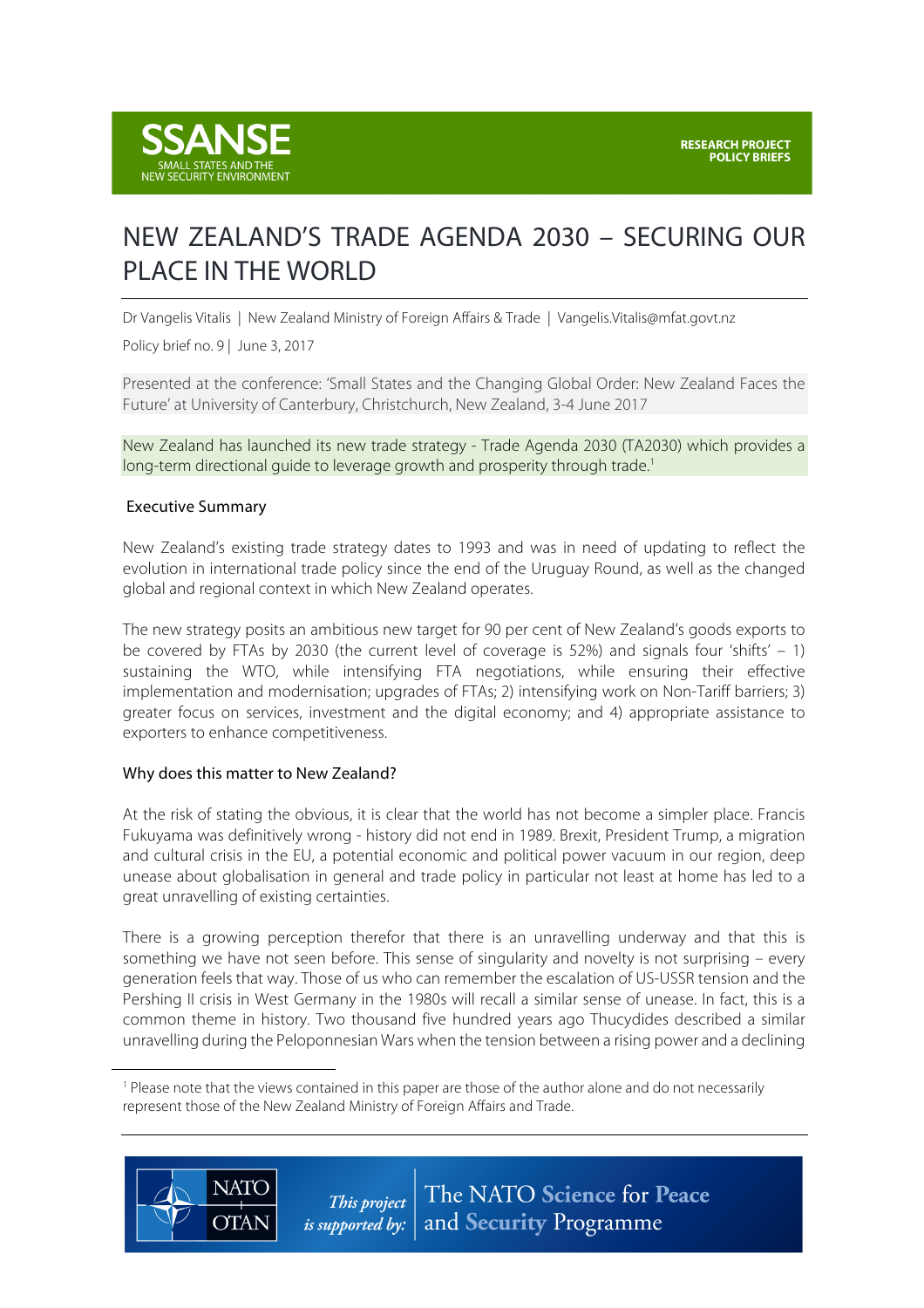one was mitigated at first by the establishment of inter-governmental economic and political structures. For several decades these helped prevent the outbreak of war and facilitated the first wave of globalisation. This architecture eventually crumbled, however, fractured by aggressive bilateralism on the part of the two hegemons of the era. They believed that these multilateral arrangements constrained them. The fragmentation and eventual collapse of these led to the eclipse and long term decline of both Athens and Sparta – leaving their 'cities in dust' to quote the '80s icon, Siouxsie and the Banshee.

For small countries like New Zealand there are other troubling lessons from the Peloponnesian Wars. The Melian Dialogue, for instance, is a brutal reminder of the realpolitik that operates between large and small states when the regional architecture fragments around them.

In the meantime, however, some things are immutable – diplomacy still matters. For small countries this is an existential truism and for New Zealand diplomacy comprises four inter-related elements in which economic diplomacy sits firmly and cohesively alongside national security, development assistance and foreign policy.

It is in this context that Prime Minister English launched Trade Agenda 2030-Securing our Place in the World (TA2030), saying that "we must remain ambitious and continue to make the case for free trade in a world where opposition has become louder." This is only the second formal enunciation of a New Zealand strategy for international trade policy. The historical significance is clear. TA2030 builds on an approach which has guided our thinking since at least 1993 and it's worth providing some context for TA2030 and reflecting on the historical evolution of this strategy and on what precisely it comprises.

# Why Trade Matters

Perhaps the first and most obvious thing to say is that New Zealand benefits enormously from trade – nearly \$4 in every \$10 earned by the New Zealand economy is generated by trade. Jobs, innovation and competition are all driven by exports and - something we often forget - imports as well. It is also obvious that given the challenges posed by our size and limited scale, the benefits of trade are magnified in our economy. The other major 'fixed cost' challenge New Zealand faces relates to our distance from markets. As in real estate, location matters. Distance has a statistically significant and negative effect on New Zealand's GDP per capita - by as much as 10%. By way of contrast, Belgium is estimated to benefit by up to 7% of its GDP from its geographical location. And, despite the advances in technology and transportation, there is little evidence of the 'death of distance'. For most industries the distance-related costs of exporting have remained broadly unchanged. All of this simply underlines that having a strategy for internationalization - which is what TA2030 is all about - and implementing it properly will matter to our future prosperity.

### The Evolution of New Zealand's Trade Policy Since 1945

**NATO** 

**OTAN** 

Turning to the evolution of New Zealand's approach, between 1945 to the end of the Uruguay Round in 1994 New Zealand's unstated trade strategy had essentially two objectives. First, to sustain the preferential access New Zealand enjoyed into the UK market by leveraging thisinto a series of codified legal commitments with the EU through the GATT. Second, and responding to the UK's various efforts to join the then European Community, New Zealand worked to diversify the destinations of its exports. New Zealand also seized the opportunity presented by CER as a catalyst for its exporters to

> The NATO Science for Peace This project and Security Programme is supported by:  $\vert$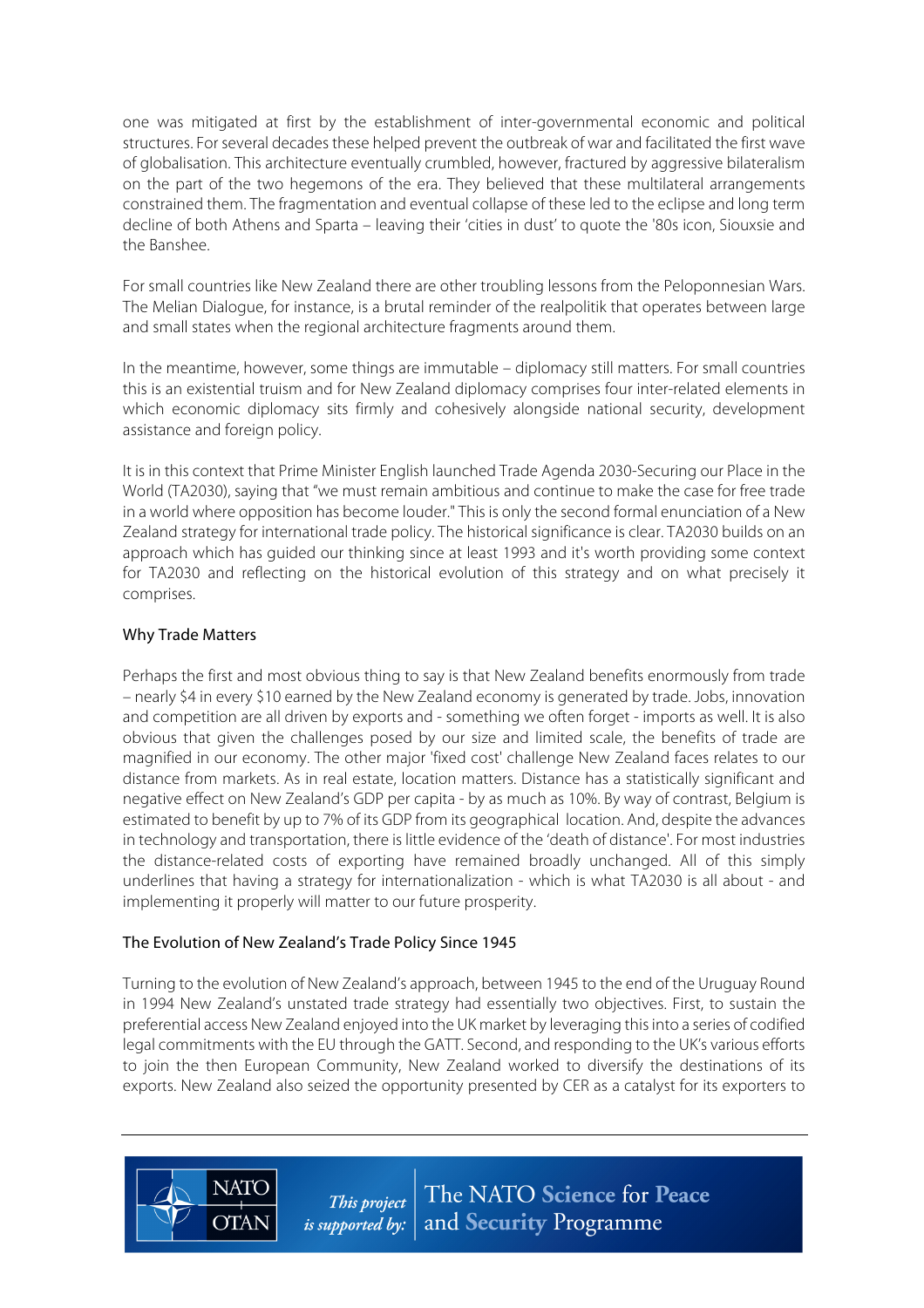test their ability to trade and develop 'international connections' across the Tasman before trying to export to other markets. Since then, CER has morphed into the Single Economic Market - still the most important building block for the New Zealand economy in general and the internationalisation of New Zealand firms in particular. Solid progress was made in diversification - exports to Australia which had accounted for just over 10% of all exports in 1975 - doubled by 1994. Trade with the ten-country ASEAN bloc has risen to such an extent that we trade more in a week with it than we did in a year in the 1970s and early 1980s. Most strikingly perhaps, New Zealand now trades with China in less than five hours what it traded in a whole year in 1972.

Given the beleaguered nature of the New Zealand economy and the challenges it faced in the 1970s and 1980s the role of diplomacy in leveraging market access was key. Looking with fresh - post-Brexit eyes- at what New Zealand negotiators achieved with the UK and then Brussels via the Uruguay Round underlines the enormous debt we collectively owe to their excellence and persistence. In fact the priority we placed on this kind of diplomacy during those difficult years explains perhaps why one New Zealand Prime Minister memorably said that New Zealand's "foreign policy is trade".

# New Zealand's First Trade Strategy (1993)

**NATC** 

**OTAN** 

The first formal articulation of New Zealand's trade strategy was through the 1993 publication of 'New Zealand Trade Policy: Implementation and Directions: A Multi-Track Approach'. Tim Groser, a former WTO Chair of Agriculture, Chief Negotiator and our Trade Minister for a time, now the Ambassador in Washington was the primary author of this important document. It is hard not to overstate its significance. It stood the test of time delivering "New Zealand's economic growth through trade and thus improving the living standards of New Zealanders on a sustainable basis." This objective was pursued through four tracks - unilateral (i.e. domestic reform); multilateral (the GATT/WTO); regional (APEC, ASEAN etc) and bilateralism with an emphasis on "Asia first, but not first and last".

Fast forward to today and there are looming challenges in the international macroeconomic environment. As noted at the outset, these include Brexit, the actions of the new Administration in Washington and the mounting unease about globalisation in general and trade policy in particular, including here at home. The rise in real world protectionism is an additional concern. Over the past year G20 Members were launching 21 new protectionist measures per month. This is the highest monthly average registered since 2009. Taken together, these are non-trivial changes to our external operating environment.

There are two ways to think about this. Either this public scepticism about trade policy and these kinds of expanding trade restrictions will have a chilling effect on globalisation or this trend amplifies the urgency of efforts to support openness and trade.

TA2030 firmly places New Zealand diplomacy in the latter camp. And it's worth remembering, it is not alone. Australia, China, Japan, Singapore, others in South East Asia, Brazil, the EU and the UK are all still backing - at least rhetorically - an open rules-based trading system. In fact, one perverse but positive effect of the US turning inwards has been that it is prompting others to finally show some leadership. This was the driver, for instance, behind the progress we made with the Pacific Alliance earlier this month. It is what has triggered an interest in Mercosur to engage more seriously with us and Australia. It may also galvanise the RCEP negotiators to finally get serious about its emerging role in regional economic integration.

> The NATO Science for Peace This project and Security Programme *is supported by:*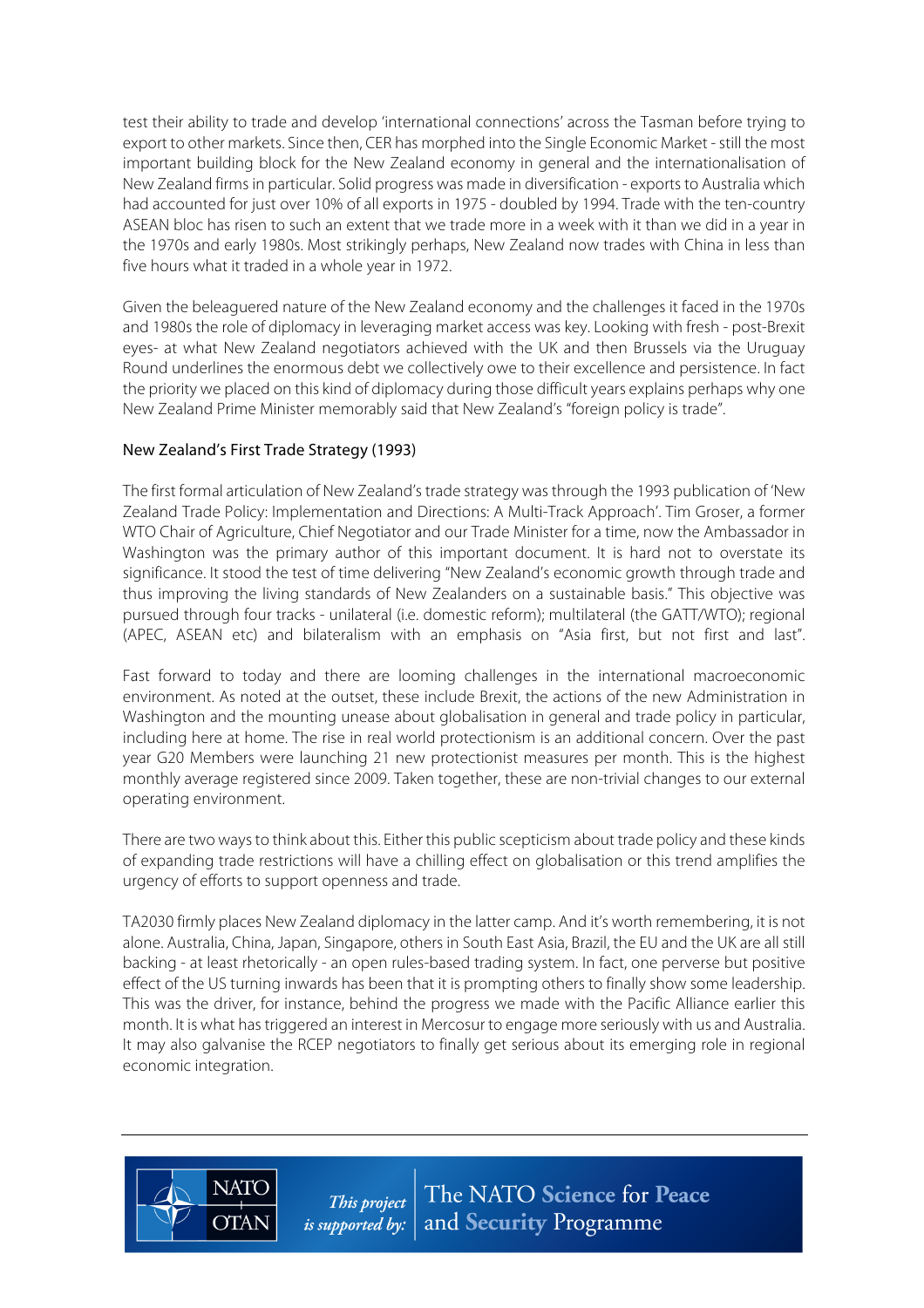# Trade Agenda 2030 and the Four Shifts

**NATO** 

**OTAN** 

It is against this backdrop that TA 2030 was launched. The strategy itself is a straightforward and ambitious one. It sets an overarching target of FTAs covering 90% of our goods exports by 2030 – currently we are around 52%. Underpinning that target is a strategy that is operationalised through four inter-related shifts including:

- 1. to expand our network of FTAs and maximise the benefits of existing agreements (through enhanced implementation, upgrades and so on, while continuing to sustain the WTO institutions and their negotiating and dispute settlement functions);
- 2. ensure a greater focus on Non-Tariff Barriers, which continue to be a significant drag on our export performance;
- 3. a greater emphasis on services, investment and the digital economy writ large acknowledging their collective role in driving competition, innovation and growth; and
- 4. to appropriately help businesses to succeed in markets we have secured access to.

Across all of this, are three very specific issues of immediate significance for trade policy evolution in New Zealand. The first is the intensification of work on NTBs. This is no longer 'nice to do' - it is 'must do'. A new system of addressing such barriers has been created in the Ministry of Foreign Affairs and Trade to grip up this.

The second area of work is enhancing collaboration and engagement - of the bi-directional kind with civil society. This includes Maori and business, but it's also about the unions and NGOs. Their views matter and negotiators need to understand and engage on those. The Minister's establishment of the Ministerial Advisory Group is a practical manifestation of that commitment. There will be structural changes within the Ministry of Foreign Affairs and Trade to similarly facilitate such collaborative engagement.

Third, the Maori dimension. The data is revealing and unambiguous: the Maori economy matters. It has heft. It generates growth, employment, drives competition and thus influences the New Zealand growth trajectory in profound ways. At the same time, the Māori economy is heavily invested in many of the primary sector exporting industries which are particularly vulnerable to protectionism offshore. Māori therefore have a vital stake in the success of TA2030. It is a vital conveyor belt for growth. TA2030 is designed to: (a) enhance our understanding of this contribution; (b) convert that understanding into our economic diplomacy and our negotiations (inter-related but separate elements) and (c) leveraging the heft that this delivers for us internationally and ensuring the feedback loop to the domestic economy is active and facilitative.

The immediate challenge for New Zealand is to utilise the framework provided by TA2030 to deliver prosperity and growth. The Ministry of Foreign Affairs and Trade's role in the negotiation, implementation, upgrade and NTB space is clear and obvious, as it is for digital trade, services and investment. In all of these areas a New Zealand Inc approach will apply, whereby the relevant agencies will work closely together to deliver to TA2030. This will include the Ministry for Primary Industries – a centrally important collaborator, New Zealand Trade and Enterprise, EducationNewZealand and the Ministry for Business, Immigration and to deliver to the third shift in Trade Agenda 2030, not least to overcome Solow's Paradox.